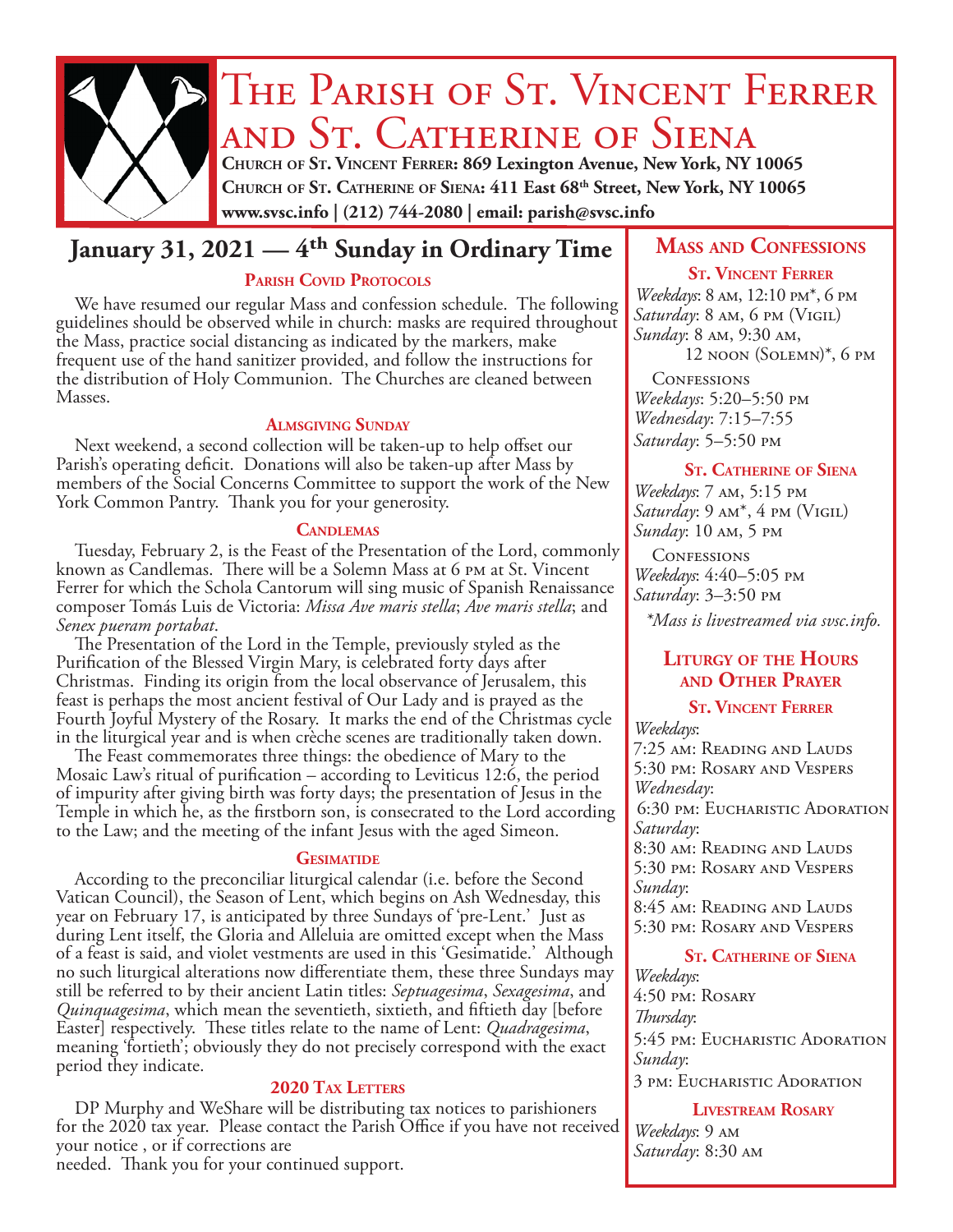### **Parish Office**

(212) 744-2080 | parish@svsc.info

**St. Vincent Ferrer**

869 Lexington Ave, NY, NY 10065 *Office Hours:* Monday–Friday: 9 am–1 pm *and* 2 pm–4 pm

**St. Catherine of Siena** 411 East 68th Street, NY, NY 10065 *Office Hours:* Monday–Friday: 10 am–3 pm

## **PARISH STAFF**

Very Rev. Walter Wagner, o.p. *Pastor* Rev. Joseph Allen, o.p. *Vicar* Rev. Joseph Hagan, o.p. *Vicar for Formation* Bro. Damian McCarthy, o.p. *Sacristan* Bro. Frassati Davis, o.p. *Deacon*

Deacon John M. Powers Lee Ann Rubino *Business Manager* James D. Wetzel *Director of Music and Organist* Lisa Harrelson *Director of Religious Education* Ginny McCusker *Administrative Assistant* Tony Hicks *Church Custodian* Tracey Hicks *Church Custodian*

#### **St. Vincent Ferrer High School**

(212) 535-4680 Sr. Gail Morgan, o.p. *Principal*

### **Dominican Shrine of** S<sub>T</sub>. JUDE

(212) 249-6067 *jude.parish.opeast.org*

#### **Dominican Friars Healthcare Ministry of New York**

(212) 988-1351 *healthcareministry.org*

#### **Health Care Emergencies**

 For health care emergencies please call (212) 988-1351. The Dominican Friars Health Care Ministry of New York provides pastoral and sacramental care to patients and their families at Memorial Sloan-Kettering Cancer Center, New York-Presbyterian/Weill Cornell Medical Center, and Hospital for Special Surgery. Please visit *healthcareministry.org* to learn more about the Ministry.

#### **Online Giving**

 Fulfill your stewardship with an online service. Liturgical Publications (WeShare) allows you to make donations anytime, based on your personal schedule. Donations can be made with a credit card, debit card, or e-check. To enroll, visit *svsc.info* and go to "Donate."

### **Corporate Matching Gifts**

 Does your employer participate in corporate matching or corporate grants? If so, we are a registered non-profit with Benevity Causes. Donations can be made through your work place giving portal or Spark. Please search your company portal for *The Roman Catholic Church of Saint Vincent Ferrer and Saint Catherine* to submit your matching donation.

#### **Parish Livestreaming Mass and Rosary Schedule**

The livestream Mass is weekdays at 12:10 pm; Saturday at 9 am; and Sunday at 12 noon.

The friars livestream the Rosary at 9 am on weekdays and 8:30 am on Saturdays. The livestream Rosary will feature different areas of the church along with quick preaching before the Rosary.

Access via: *svsc.info facebook.com/StVincentAndStCatherine*

#### **Spiritual Communion Prayer**

*My Jesus, I believe that you are present in the Most Holy Sacrament. I love you above all things and I desire to receive you in my soul. Since I cannot at this moment receive you sacramentally, come at least spiritually into my heart. I embrace you as if you were already there and unite myself wholly to you. Never permit me to be separated from you. Amen.*

#### **Music Notes**

Next week, for the Fifth Sunday of Ordinary Time, the Schola will continue its survey of Palestrina's collection of five-voice Offertory Antiphons: *Offertoria totius anni* (Offertory Antiphons for the Whole Year). The Marian Antiphon *Alma Redemptoris Mater*, which was sung from Advent through the Feast of the Presentation, has been replaced by the *Ave Regina caelorum*, sung through Lent. The Schola has bookend the Sundays around Candlemas with a polyphonic setting of each. Cristóbal de Morales, the first internationally recognized Spanish composer, is considered the most influential composer between Josquin and Palestrina. Born in Seville, he held many positions throughout his life in both Spain and in Rome (singing in the Papal choir between 1535 and 1545). As is typical of most choral settings of these Marian Antiphons, Morales's *Ave Regina caelorum* for five voices uses as its framework the melodic outline of chant version of the Antiphon.

*Perfice gressus meos* – Giovanni Pierluigi da Palestrina (1525-1594)

*Ave Regina caelorum á 5* – Cristóbal de Morales (c. 1500-1553)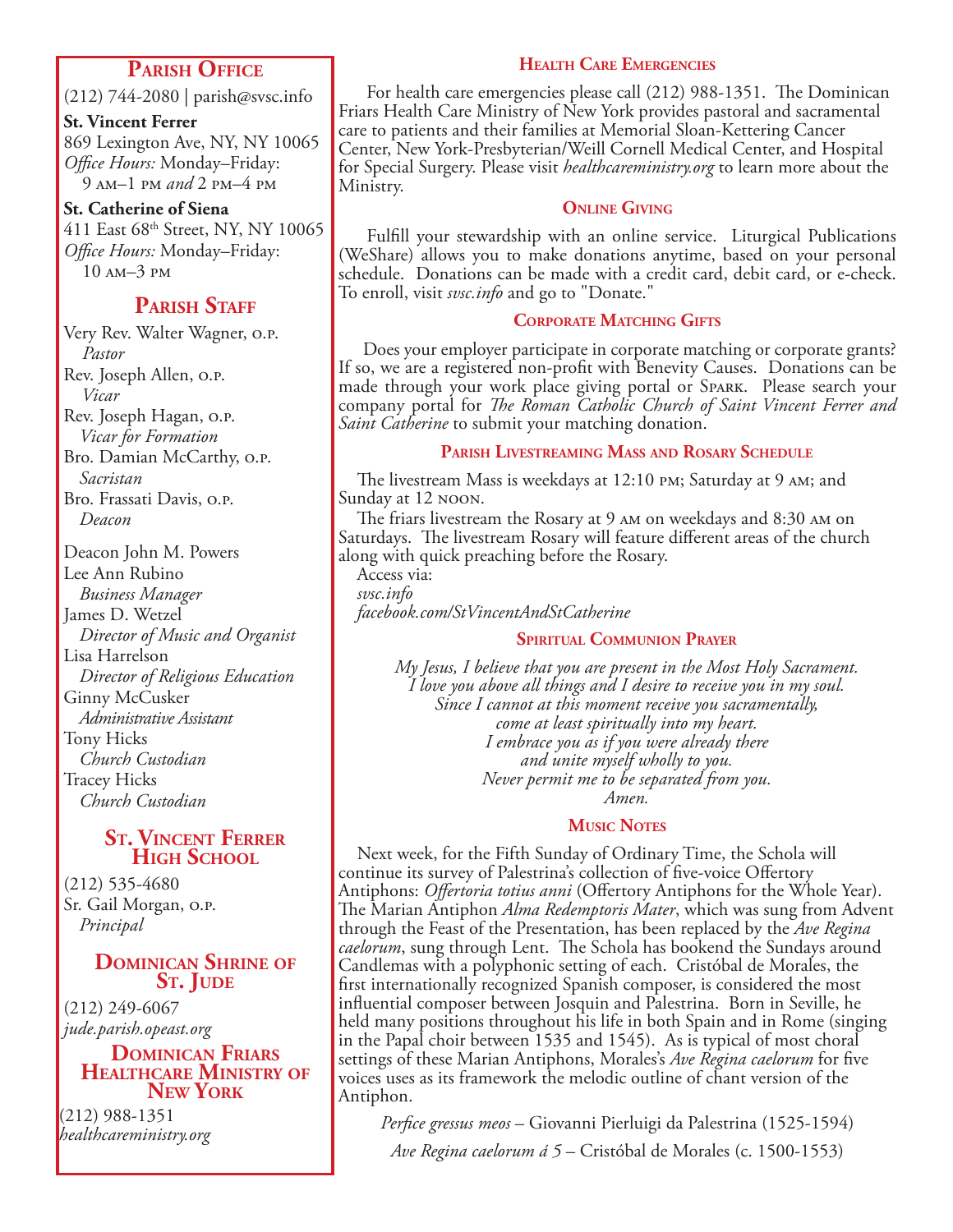#### **Mass Intentions St. Vincent Ferrer**

Sunday, January 31 6:00 pm (Vigil) Eleanor Dix (D) 8:00 am For The People of the Parish 9:30 am Renee Hockmuth (D) 12 noon Luigi Lombardo (D) 6:00 pm Mr. Romanowicz (D) MONDAY, FEBRUARY I 8:00 am For the Deceased of the Parish and the Order 12:10 pm Marie & Jack Powers (D) 6:00 pm Rosario Scolaro (D) Tuesday, February 2 8:00 am Edward C. Perry (D) 12:10 pm Jack Powers (D) 6:00 pm Catherine & Patrick Gorman (D) Wednesday, February 3 8:00 am Regina Cebulski (D) 12:10 pm Elizabeth Regan (D) 6:00 PM Health for Members of the THURSDAY, FEBRUARY 4 Buckley Family Thursday, February 4 8:00 am Thomas Quinlivan 12:10 pm Carmen Percival (D) 6:00 pm Salvatore Cinquegrana FRIDAY, FEBRUARY 5 8:00 am Deceased Members of the Sharbel Family 12:10 pm Sheila & James Brennan (D) 6:00 pm Mr. Bruch (D) SATURDAY, FEBRUARY 6 8:00 am Rosario Scolaro (D) 6:00 pm (Vigil) Thomas Verner

Moore O. Cart (D)

#### **Mass Intentions St. Catherine of Siena**

Sunday, January 31 4:00 pm (Vigil) Cesar Bernardo (D) 10:00 am Gavino P. Abaya, Jr. (D) 5:00 pm Presentation of the Lord Novena

MONDAY, FEBRUARY I 7:00 am For the Province of St. Joseph

5:15 pm Presentation of the Lord Novena

Tuesday, February 2 7:00 am Maryanne Donohue (D) 5:15 pm Presentation of the Lord Novena

Wednesday, February 3 7:00 am Patrons of the Shrine of St. Jude 5:15 pm Romeo & Carola Spani (D)

7:00 am For the Purgatorial Society of St. Catherine of Siena 5:15 pm Thanksgiving to St. Jude & St. Anthony

FRIDAY, FEBRUARY 5 7:00 am Sophie Becchio (D) 5:15 pm Dr. & Mrs. John Logan (D)

Saturday, February 6 9:00 am Hildigardo Sarabia (D) 4:00 pm (Vigil) For the People of the Parish

#### **Parish Prayer INTENTIONS**

*Contact the Parish Office to add a name to this list.*

August Arace, Roseann Connelly, Andrew Fraser, Maggie Heath, David Ruck Keene, Thomas Linson, Rosie Mann, Maurice A. Murphy, David Olivier, Adolfo Sardina, Blair Scribner, Fern Taller, and Gary West.

Please pray for the repose of the souls of Rory Boyle, Maria Coutinho, Sue Crissy, Francisca Garcia, Matthew Martinez, Marie O'Brien, Juan de Jesus Piraquive, Rosa Sabio, Celia Vestey, and the souls of all our recently deceased.

We continue to pray for the sick, the dying, and their families in Memorial Sloan Kettering Cancer Center, NewYork-Presbyterian Hospital, the Hospital for Special Surgery, Rockefeller University Hospital, and the Intentions of the Dominican Friars Health Care Ministry.

#### **Candle Intentions**

*St. Vincent – Sanctuary Lamps*  Marie O'Brien (D); Ramon & Fernando Gonzalez (L); Elizabeth Donnelly (D); Special Intention; Intention of Donor; Souls in Purgatory; The People of the Parish.

*St. Vincent – Sanctuary Madonna* Jack Ryan Keegan

*St. Vincent – Pieta Lamp* Well being of Christians in the Middle East

*St. Catherine – Sanctuary Lamp*  Maria Marta Litrenta

*St. Catherine – Purgatorial Candle*  Renato S. Ventigan (D); Rosa J. Silan (D) *St. Catherine – Rosary Altar Candle* Maria Marta Litrenta; Intention of Donor *St. Catherine – Blessed Mother Candle* Priscilla Ventigan St. Catherine *– St. Martin de Porres Candle*  Maria Marta Litrenta

*Mass Intentions and Candles may be reserved in the Parish Office Monday–Friday,* 9  $\mu$ –1 pm *and* 2 pm–4 pm, *and in the Church Office of St. Catherine of Siena Monday–Friday, 10 am–3 pm.*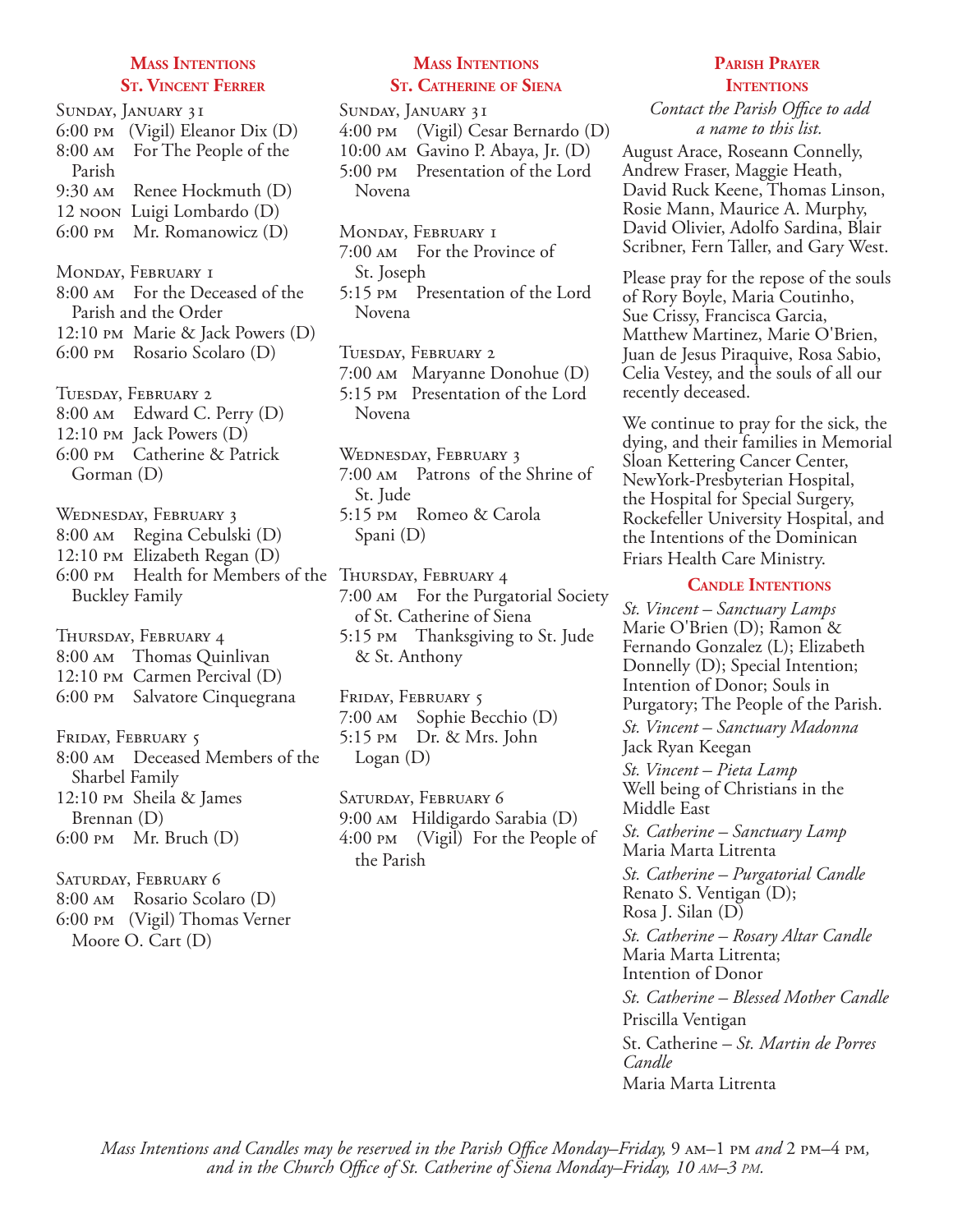### **Presented**

It occurred to me that during these days of the Candlemas Novena you might like to make a short pilgrimage to the Sacred Heart Altar with its beautiful painting of the Presentation of the Lord. Reprinted below is the description of this wonderful composition found in the book on the Church of St. Vincent Ferrer which we are close to reprinting.

 As you enter the church, The Chapel of the Holy Name is located to the right. Occupying the main place in the chapel, against its south wall, is the altar surrounded by a reredos carved from oak. The polychromed triptych, or three-fold picture, above the Sacred Heart Altar, serves as the reredos. It is entirely of carved oak, including the statue of the Sacred Heart on top. The altar is of the sepulcher type, of red marble, in keeping with the Sacred Heart devotion. The front and sides of the altar are of dark red marble, with its top, or mensa, in black marble. At the center of the front is a large heart imposed upon a cross and surrounded by a crown of thorns and four smaller hearts, all in bas relief.

The reredos that rises above the altar is a complex piece of work. At its center is a delicate painting of the presentation of the Child Jesus in the Temple. The High Priest holds the Child while Mary kneels before him. St. Joseph stands behind her with the offering of the poor, turtle doves. Two ceremonies are taking place here: The Purification and The Presentation. The Jewish law prescribed that the mother of the first-born male child should appear at the temple with the sacrifice of a yearling lamb for a burnt offering. Those who could not afford the lamb were allowed to offer a turtle dove or a pair of pigeons as a substitute. It is evidence of the poverty of Mary and Joseph that they appeared with two turtle doves. The second ceremony of the 40th day was the Presentation of the first-born son before the Lord. This was prescribed in order to keep alive the memory of the deliverance of the Hebrews from Egypt by the death of the Egyptian first-born at the hands of the Angel of Death.

Beside Joseph stand two Dominican lay brothers. They carry thuribles in their hands. Behind the priest stands the holy woman of whom the Scriptures speak: "*And there was a prophetess, Anna the daughter of Phanuel, of the tribe of Asher. She was advanced in years and had lived with her husband seven years after her marriage, and then as a widow to the age of eighty-four. She never left the temple, serving night and day with fastings and prayers. At that very moment she came up and began giving thanks to God, and continued to speak of Him to all those who were looking for the redemption of Jerusalem."* (Luke 2:36-38).

Beside Anna, there is also the old man by the name of Simeon. The beautiful story can best be told by the Scriptures themselves: "*And there was a man in Jerusalem whose name was Simeon; and this man was righteous and devout, looking for the consolation of Israel; and the Holy Spirit was upon him. And it had been revealed to him by the Holy Spirit that he would not see death before he had seen the Lord's Christ. And he came in the Spirit into the temple; and when the parents brought in the child Jesus, to carry out for Him the custom of the law, then he took Him into his arms, and blessed God, and said, "Now Lord, You are releasing Your bond-servant to depart in peace, according to Your word; for my eyes have seen Your salvation, which You have prepared in the presence of all peoples, a Light of revelation*  to the gentiles, and the glory of Your people Israel." And His father and mother were amazed at the things which were *being said about Him. And Simeon blessed them and said to Mary His mother, "Behold, this Child is appointed for the fall and rise of many in Israel, and for a sign to be opposed-and a sword will pierce even your own soul-to the end that thoughts from many hearts may be revealed."* (Luke 2:25-35). Lilies are a traditional symbol of the purity of Joseph and Mary.

Immediately below this painting is inscribed the phrase: DN\*IHS\*CHS\*REX\*REGNANTUM, which, taking abbreviations into account, may be translated thus in Latin: "*The Lord Jesus Christ, King of Kings."* Below this inscription, in turn, is a Dominican shield. The words Lauda and Sion intertwined by vines, may be discerned to the left and right of the shield, respectively: they are the first words of the Corpus Christi hymn, composed in Latin by St. Thomas Aquinas: "Praise, O Sion . . ." Above the painting of the Presentation of Christ and on both its sides are carved several small symbols of the Lord's suffering and death.

On either side of the painting is a panel. Each panel has a red background and is decorated with a circle, at the top of which is a crown and from which stream rays of light interspersed with drops of blood. Within the circle to the left is a cross and the highly stylized letters IHS, the name of Jesus. Within the circle to the right is likewise a cross around which are grouped the Latin words *In hoc signo vinces*, meaning: "By this sign you will conquer." At the top of each panel is a Latin verse set to music. On the left panel we can read the words: *Jesu decus angelicum desidero te*. . . and on the right: *Jesu dulcis memoria dans\_vera cor* . . . Both phrases are from the opening lines of hymns written by St. Bernard in the 12th century and may be translated respectfully: "Jesus, beauty of the angels, I long for you. . ." and "The sweet memory of Jesus, who bestows the heart's true [joys] . . ."

 Uppermost on the reredos is a statue of the Sacred Heart of Jesus enclosed in an almond-shaped mandorla. To the right of this statue is a circle of delicate wood tracery in which is inscribed the expression IC XC NIKA, which in abbreviated Greek stands for "Jesus Christ Conquers." To the right of that circle is an elongated statuette in a niche of the Virgin Mary. To the left of the figure of the Sacred Heart is another and similar circle in which is inscribed an IHS, and to the left of that there is another statuette in a niche of St. Margaret Mary Alacoque, one of the promoters of devotion to the Sacred Heart.